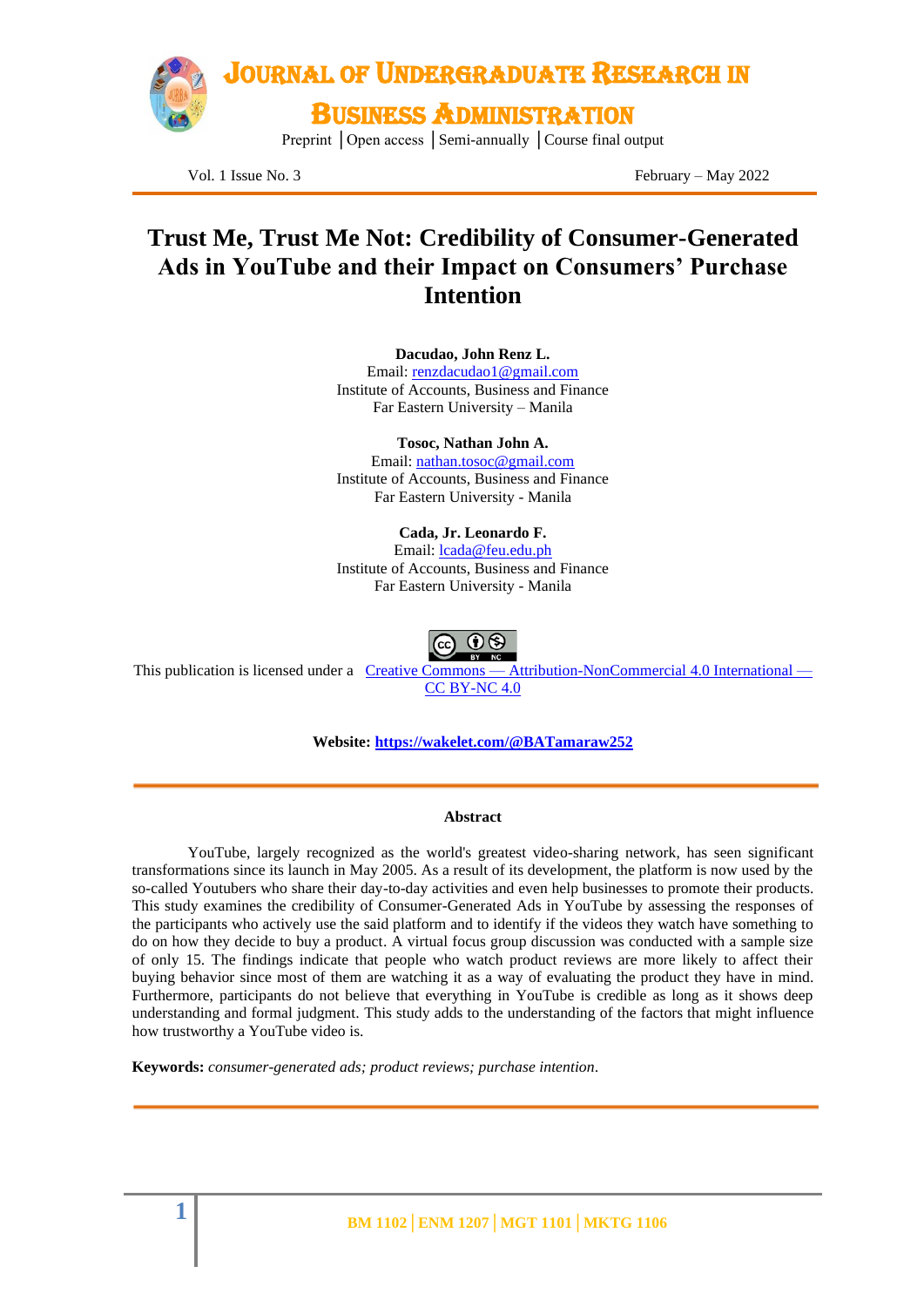

Vol. 1 Issue No. 3 February – May 2022

### **1. Introduction**

The global development of social media has given people the ability to create and share online videos about brands with a large audience. A video promotion could previously only be created and disseminated by companies. Now, product review videos can be shared with millions on social media and video-sharing platforms like YouTube. These social media platforms have evolved into one of the most important venues for businesses to communicate with their customers, paving the way for new levels of participation, connection, and even promotion (Munnukka et al., 2019). A study from Schwemmer and Ziewiecki (2018) stated that former amateurs began sharing their own ideas on YouTube, and as their credibility grew, they were able to reach out to large online viewers. Given their expanding prominence, these social media influencers are still seen as genuine and trustworthy by their peers. Consequently, viewers of product reviews are no longer able to distinguish true and honest opinions published by YouTube influencers. The findings from Who (2017) show that the more product reviews participants view, the more likely they are to be persuaded by product review opinions on YouTube. This suggests that people who rely on customer reviews on e-commerce sites, web forums and social media platforms are more prone to change their minds about product perception and make a purchase after watching YouTube product review videos. According to Yüksel (2016), user-generated videos on YouTube have a considerable influence on consumer purchase intentions, and the effectiveness varies depending upon various instances. The findings show that the perceived relevance of feedback shared in YouTube videos has a substantial impact on customers' attitudes toward purchasing intentions. Consumers will find YouTube content valuable if they believe it is effective. The information provided in the reviews will improve their purchasing performance and lower the chance of making a bad decision, and thus usefulness perception will influence their attitude and intention to buy. Consumer views of source credibility are positively influenced by exposure to a CGA video on YouTube. Viewers were more enthusiastic about the promotional video and said they were more likely to use YouTube features that are relevant to the consumer-generated ads (CGA) contents such as liking the product review video, commenting on it, and searching for other similar videos. The study also implies that the credibility of the CGA was sufficient to attract viewers to trust the product review, but not enough to persuade them that both the product and the personal view about it were indeed acceptable (Hansen et al., 2014).

 The purpose of the study is to comprehensively examine the credibility of Consumer-Generated Ads (CGA) including their influence on the purchase intention of consumers. Hence, factors affecting the credibility of CGA will be qualitatively measured in order to determine the general standard of consumers in considering the specified advertisement as trustworthy. In correlation to this, the research will also determine whether CGA positively or negatively creates an impact on consumer buying behavior. Thus, these are the research questions the paper is trying to answer: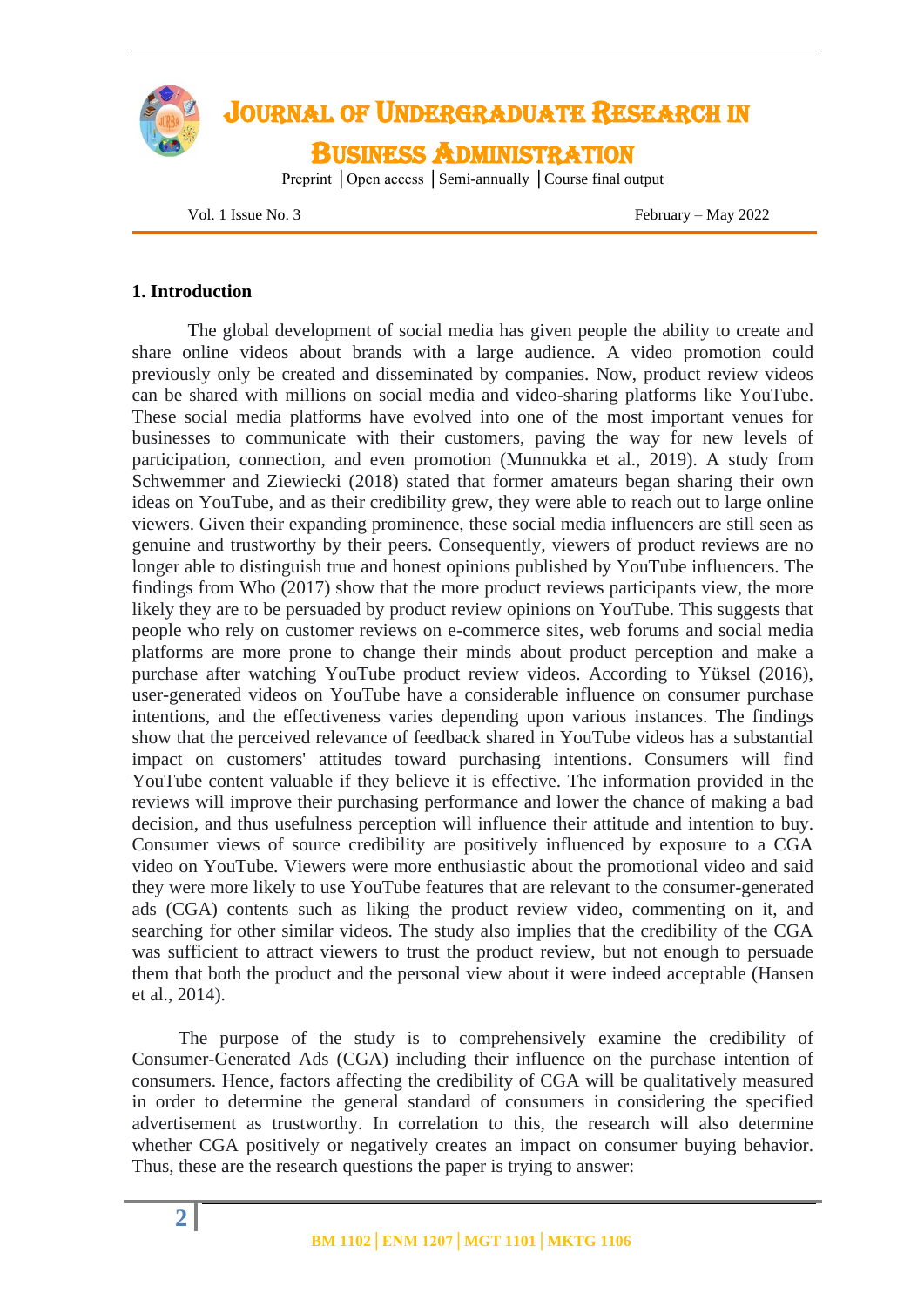

Vol. 1 Issue No. 3 February – May 2022

- How do Consumer-Generated Ads affect the consumers' purchase intentions?
- What are the relevant factors in terms of informativeness that influenced the value of YouTube advertising?
- What are the effects of watching Consumer-Generated Ads on YouTube on the buying behaviour of the customer?

### **2. Research Method**

 The researchers adopted a qualitative approach to understand the different opinions and experiences of the participants regarding the influence of watching sponsored product reviews on YouTube and to know if it affects their buying behavior. This study will use qualitative data analysis using the framework analysis which entails identifying, examining, and interpreting themes and codes and determining how it contributes to answering the purpose and the research questions of the study (Dye, 2021).

 The sampling technique that the researchers will use is a non-probability sample which is the purposive sampling that is chosen based on the interests of the participants and the purpose of the study (Crossman 2020). This paper aims to know the personal views of the participants when it comes to product reviews, which is the reason why the researchers selected participants having the same interests to make the study more reliable.

The chosen age range to participate in the focus group discussion (FGD) are between 20 to 25 years old, preferably Filipino college students who are born in the Z Generation who watch product reviews in a distinguished social media platform called YouTube. The number of participants for this study are only 15 people as stated by Ritchie et al. (2003 as cited by Legard et al., 2003) which says that the sample size between 15-25 is not classified as uncommon and considered valid for a qualitative study.

This study will utilize FGD as the research instrument to collect information from the participants. According to Baral et al., (2016) FGD is a type of qualitative research where participants are being asked about certain questions and discussing how they feel, what they think about, their perception and what are their ideas. It includes an assembly of people with common interests. The researchers will find 15 participants who are watching product reviews on YouTube and ask them if they can participate in an FGD. Next, the researchers will send a consent form with the help of Google Workspace to the participants to give a short summary of the study, its purpose and the guidelines on how the data given by the participants will be used for the study. This is also another way to collect the demographics of the participants (Krueger, 2002). After they submit the form, a meeting link will be provided in conducting the FGD through Google meet and Zoom. The researchers decide to conduct a virtual discussion to avoid the risk of getting exposed from the virus as there is still a pandemic. The sample size of 15 was divided into two batches since the ideal number for a focus group discussion is a maximum of 8 people, to produce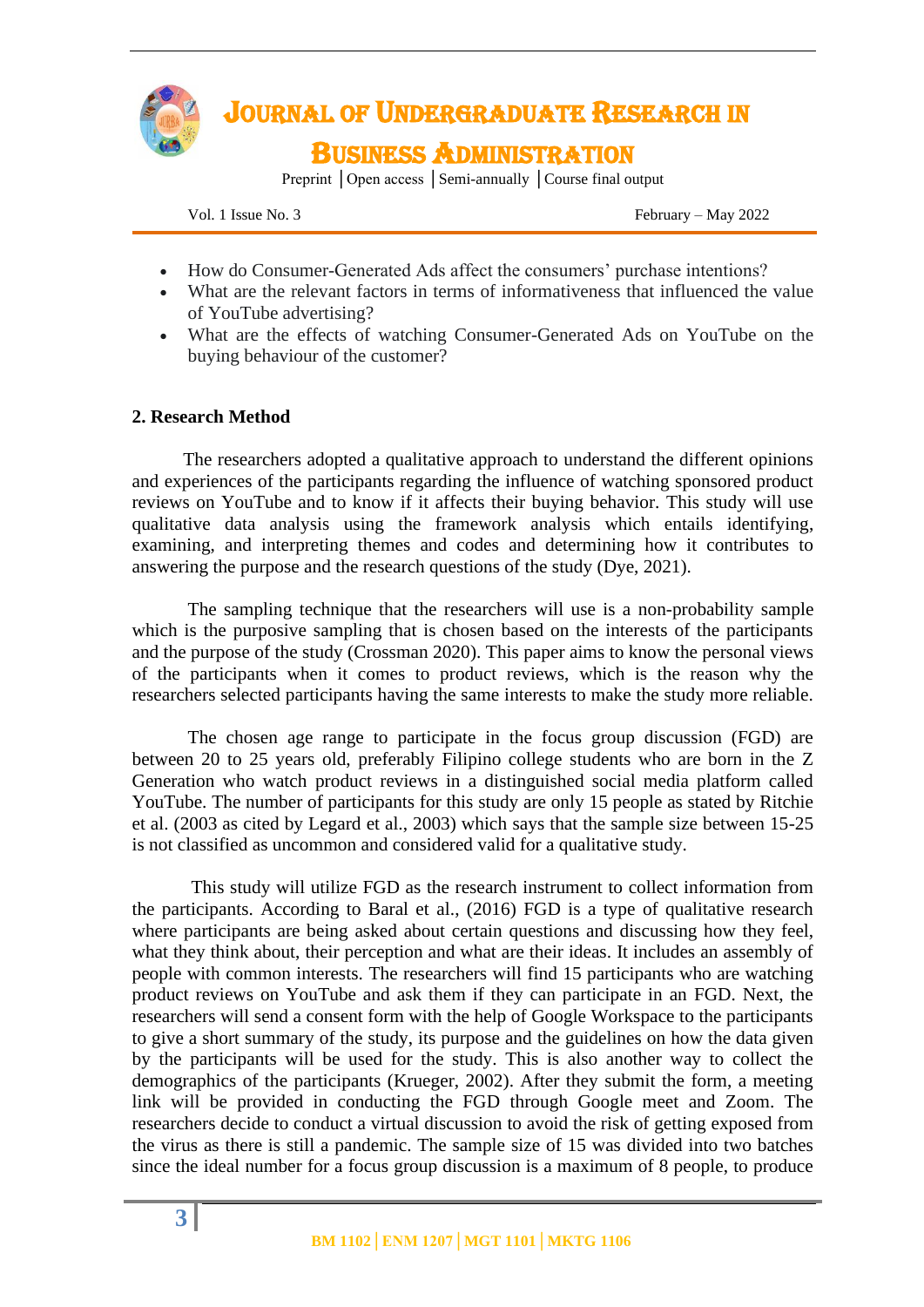

Vol. 1 Issue No. 3 February – May 2022

a homogeneity that will lead to a comfortable and agreeable environment as mentioned by Prasad (2019).

### **3. Results and Discussion**

Table 1. Presentation of data analysis for research questions number 1 using codes and corresponding descriptive themes.

| <b>Research Question 1</b>                                                                                                                                                                                                | Codes                                                                                                                      | <b>Themes</b>                                      |
|---------------------------------------------------------------------------------------------------------------------------------------------------------------------------------------------------------------------------|----------------------------------------------------------------------------------------------------------------------------|----------------------------------------------------|
| Are you aware that there are<br>vloggers who review<br>products on YouTube? What<br>kind of vloggers do you<br>watch on YouTube? (Ex.<br>Celebrities, Social Media<br>Influencers, Unknown<br>People, Users of a specific | • Celebrities<br>• Social media<br>Influencers<br>• Make-up artists<br>• Users of specific<br>products<br>• Dermatologists | Types of<br>Vloggers/Content<br>Creators/Youtubers |
| product)                                                                                                                                                                                                                  | $\cdot$ Travels<br>• Hair care products<br>• Skin care reviews<br>• Gadget reviews                                         | <b>Product Review</b><br>Contents                  |

In research question 1, all participants are aware that there are people which we call "Youtubers/Vloggers/Content Creators" exist. According to them, they watch different kinds of people like celebrities, social media influencers, make-up artists, professionals like dermatologists and some normal people who share their daily lives on the internet. Also, they have seen numerous vloggers in different social media accounts such as Facebook and Instagram. According to Munnuka et al., (2019) platforms like Youtube have grown into one of the most essential sites for businesses to engage with their consumers, creating the path for new levels of engagement, interaction, and even promotional opportunities. This proves that YouTube that started into a video-sharing website can now be a road for another kind of interaction with different people.

Table 2. Presentation of data analysis for research questions number 2 using codes and corresponding descriptive themes.

| <b>Research Question 2</b> | Codes       | Themes             |
|----------------------------|-------------|--------------------|
| What are the reasons why   | • Curiosity | Reasons why people |
| you watch product reviews  | • Opinions  | watch product      |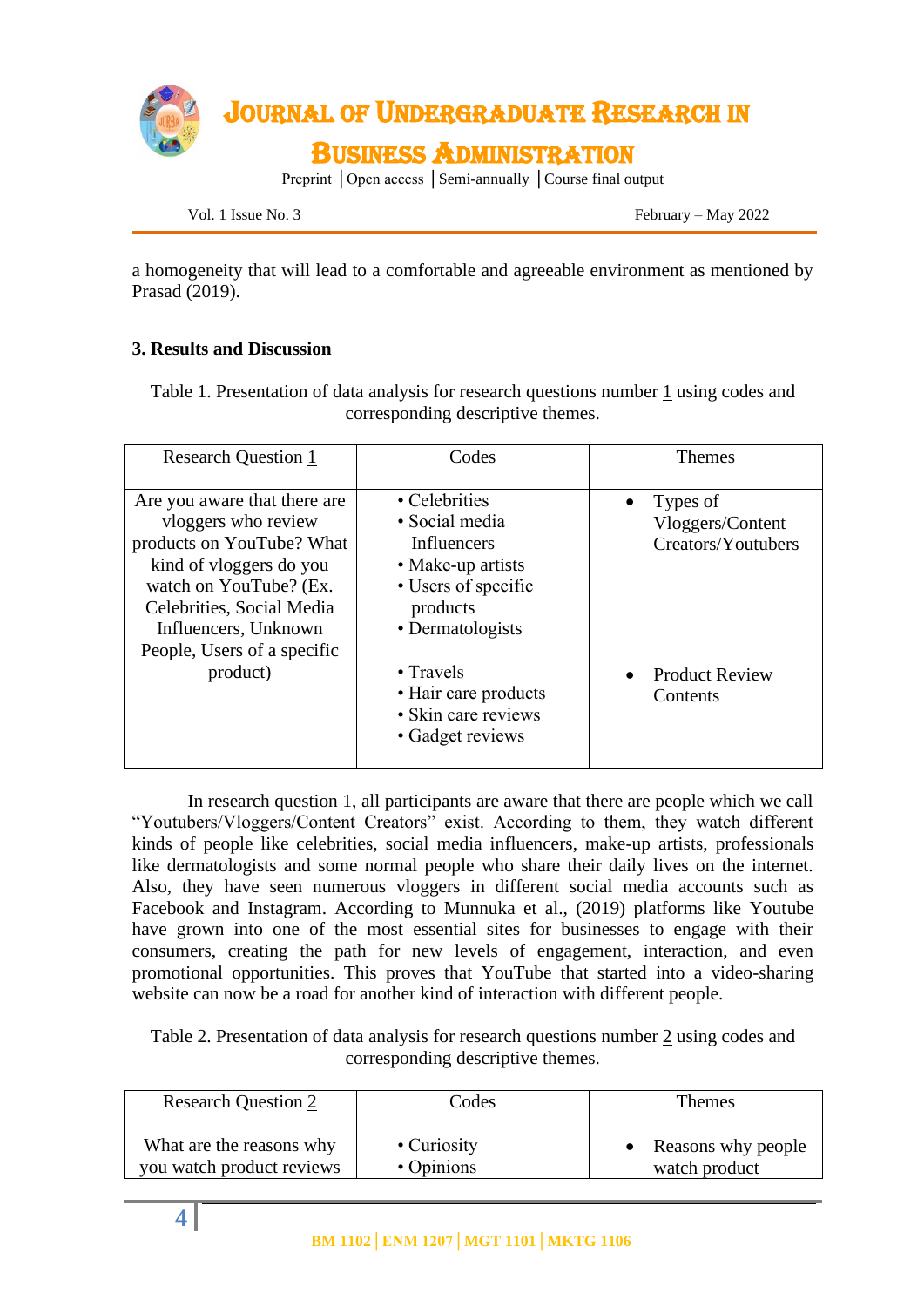

# JOURNAL OF UNDERGRADUATE RESEARCH IN

## BUSINESS ADMINISTRATION

Preprint │Open access │Semi-annually │Course final output

Vol. 1 Issue No. 3 February – May 2022

| on YouTube? Do product<br>reviews affect your purchase<br>intentions? How? | • Quality of the<br>product<br>• Intentions<br>• To know if the<br>product is worth<br>buying<br>• Entertaining<br>• Effectivity<br>• Compare products                   | reviews on YouTube                                                                                  |
|----------------------------------------------------------------------------|--------------------------------------------------------------------------------------------------------------------------------------------------------------------------|-----------------------------------------------------------------------------------------------------|
|                                                                            | • Customer reviews<br>• Positive reviews<br>• If the vlogger is<br>discussing the<br>overview of the<br>product<br>• Give details of the<br>product<br>• Mouth marketing | Factors that affect<br>$\bullet$<br>people's purchase<br>intention in watching<br>a YouTube reviews |

 Most of the participants answered that they watch product reviews on YouTube because they are curious about the product's features, quality, prices, advantages or if there is a product in their mind that they want to check while some participants watch product reviews because they find it entertaining. Furthermore, the majority of the participants positively answered that watching product reviews affect their purchase intention as these videos help them to compare prices of the different products, gain awareness and to check if the product they want is good or bad, effective or not. This can support the study from Yüksel (2016) which suggests that CGA on YouTube have a significant impact on customer purchase intentions, and the usefulness of these videos varies depending on the context in which they are used.

Table 3. Presentation of data analysis for research questions number 3 using codes and corresponding descriptive themes.

| <b>Research Question 3</b>                                                                                                                                                              | Codes                                                                                                                              | <b>Themes</b>                         |
|-----------------------------------------------------------------------------------------------------------------------------------------------------------------------------------------|------------------------------------------------------------------------------------------------------------------------------------|---------------------------------------|
| Do you watch product<br>reviews on YouTube first<br>before buying a certain<br>product? Why or why not?<br>What are the factors you<br>consider in watching a<br>product review? Please | • Entertainment value<br>of the video<br>• If the vlogger is<br>entertaining<br>• How the vloggers<br>talk<br>• Familiarity of the | Characteristic of the<br>vlog/vlogger |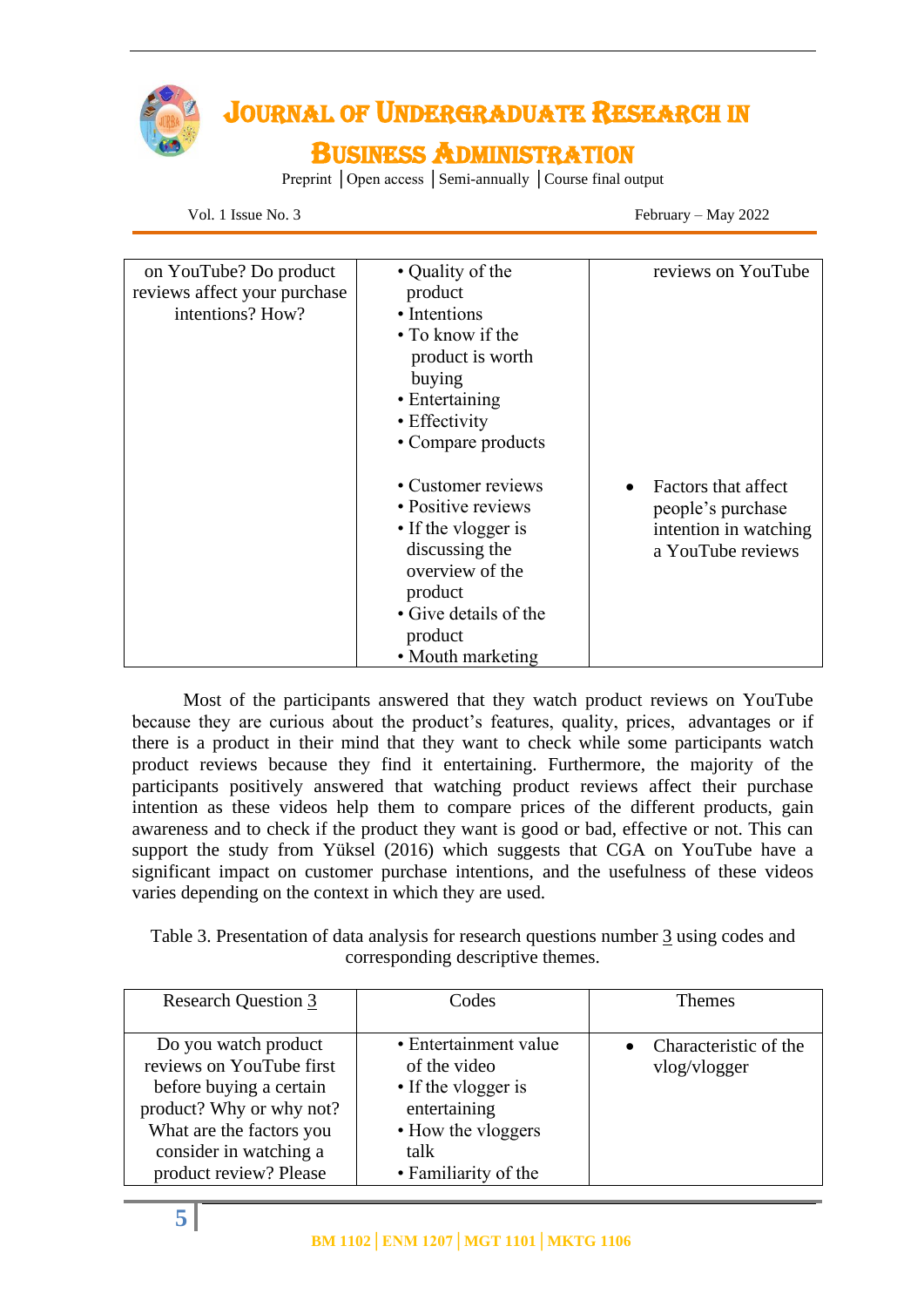

# JOURNAL OF UNDERGRADUATE RESEARCH IN

### BUSINESS ADMINISTRATION

Preprint │Open access │Semi-annually │Course final output

Vol. 1 Issue No. 3 February – May 2022

| explain. (Ex. Number of<br>likes, subscribers, views,<br>familiarity of the vlogger,<br>comments, communication<br>skills) | vlogger regarding a<br>product<br>• Have knowledge<br>regarding a product          |                                                                              |
|----------------------------------------------------------------------------------------------------------------------------|------------------------------------------------------------------------------------|------------------------------------------------------------------------------|
|                                                                                                                            | • Numbers of<br>subscribers, views<br>and likes<br>• Familiarity of the<br>vlogger | Factors that decide<br>which product<br>review videos people<br>should watch |

Results from research question 3 indicate that most of the participants watch product reviews before buying a product they want for the reasons that they want to hear the different insights of other people, to know the necessary details of the product before deciding to buy, to make sure of the quality and to guarantee that the product they want is worth the price. Moreover, when watching a CGA, participants consider the number of views, likes and subscribers because they presume that the video with a lot of exposure is engaging while some take into account the communication skills of the speaker, how the product is presented, and the familiarity of the youtuber because they believe that content creators should have a proper knowledge when it comes to sharing their thoughts as this might help them in purchasing a product. This can back up the findings from Who (2017) which says that the more product reviews participants view, the more likely they are to be swayed by product review opinions on YouTube. This implies that customers who rely on customer evaluations on e-commerce sites, web forums and social media platforms are more prone to rethink their thoughts regarding product perception and make a purchase after watching YouTube product review videos.

| <b>Research Question 4</b>  | Codes                 | <b>Themes</b>       |
|-----------------------------|-----------------------|---------------------|
|                             |                       |                     |
| How do you know when a      | • When the review is  | Characteristic of a |
| product review video is     | not biased            | good product review |
| genuine and truthful? Do    | • If the vlogger do   |                     |
| you think that the          | practical application |                     |
| information given by the    | of the product        |                     |
| vloggers you have watched   | • If the video comes  |                     |
| when reviewing a product is | from a legit source   |                     |
| trust-worthy?               | • Giving specific     |                     |
|                             | details               |                     |
|                             | • Shows the actual    |                     |
|                             | process of the        |                     |

Table 4. Presentation of data analysis for research questions number  $\frac{4}{3}$  using codes and corresponding descriptive themes.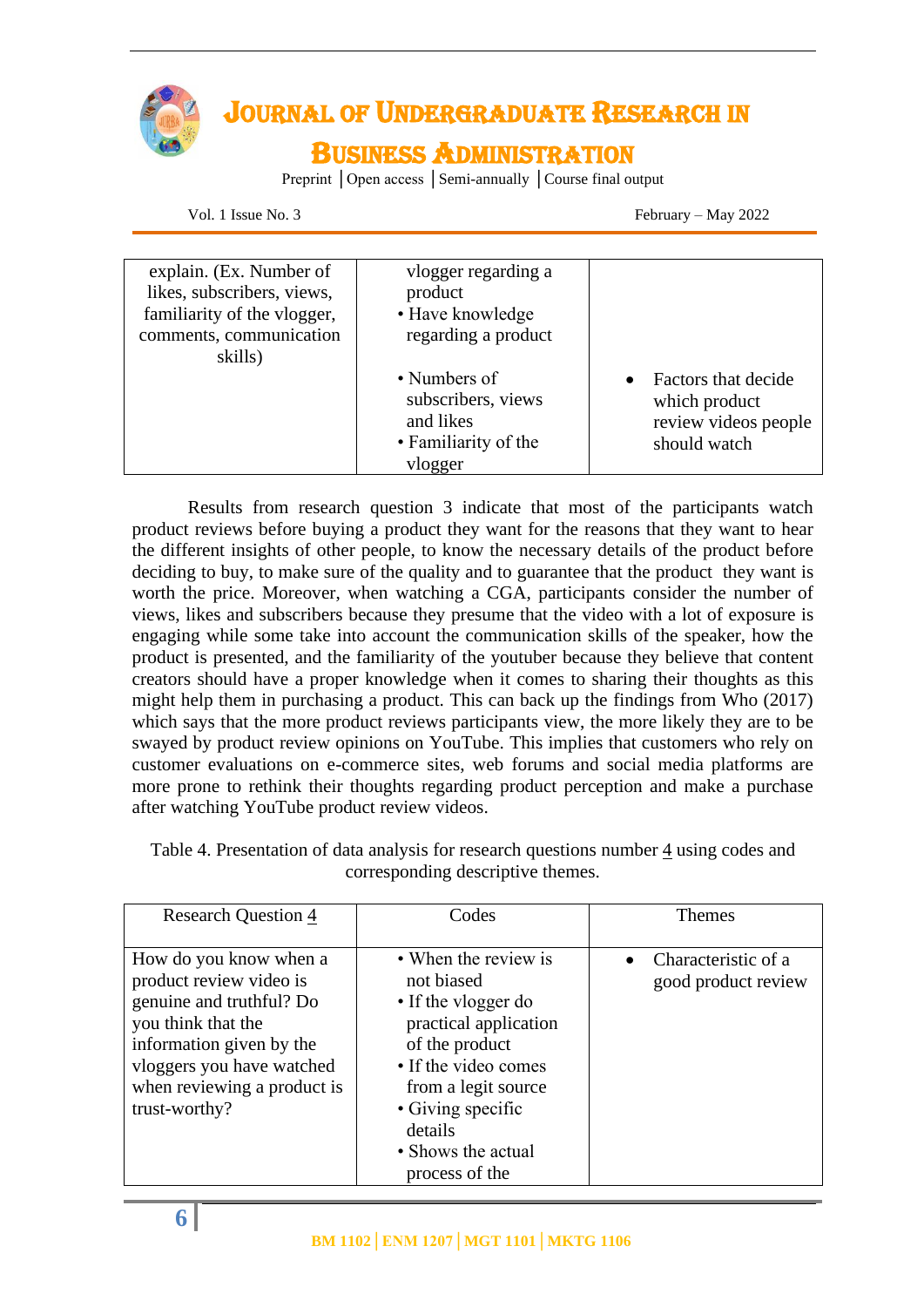

Vol. 1 Issue No. 3 February – May 2022

| product being<br>reviewed                                       |                                                  |
|-----------------------------------------------------------------|--------------------------------------------------|
| $\bullet$ Genuine<br>• Reliable<br>• Realistic<br>• Trustworthy | Words that define<br>the product review<br>video |

In research question 4, participants have said that a product review can only be valid and credible if it doesn't favor the brand, discusses the pros and cons, explaining the detailed information like the ingredients and characteristics as well as if they have experience or use the product in the first place. Others believe that they cannot differentiate real and fake reviews as some content creators are good at acting and some are paid and only doing it for money. Furthermore, participants negatively answered that words are not enough to make a product review convincing or how famous they are and advised everyone to watch several product reviews to have a proper verdict. This can support the study from Schwemmer and Ziewiecki (2018) which says that despite their growing fame, these content creators are still seen as honest and trustworthy by their peers despite their growing popularity. Viewers of product reviews are no longer able to discern between accurate and honest comments expressed by YouTube influencers as a result of this trend.

Table 5. Presentation of data analysis for research questions number 5 using codes and corresponding descriptive themes.

| <b>Research Question 5</b>                                                                                                                                       | Codes                                                                                                                                                              | <b>Themes</b>                       |
|------------------------------------------------------------------------------------------------------------------------------------------------------------------|--------------------------------------------------------------------------------------------------------------------------------------------------------------------|-------------------------------------|
| Do you find YouTube to be<br>a reliable source of product<br>review? What makes a<br>product review video<br>convincing, in terms of<br>enticing its audience in | • Being natural and<br>honest<br>• Doesn't use scripts<br>• Biased content<br>creators                                                                             | <b>Types of Content</b><br>Creators |
| purchasing the product<br>being reviewed?                                                                                                                        | • Provide reliable<br>videos<br>$\bullet$ Promote<br>engagements<br>• Learn about<br>different perspective<br>of a product<br>• Shows details about<br>the product | Purpose of YouTube                  |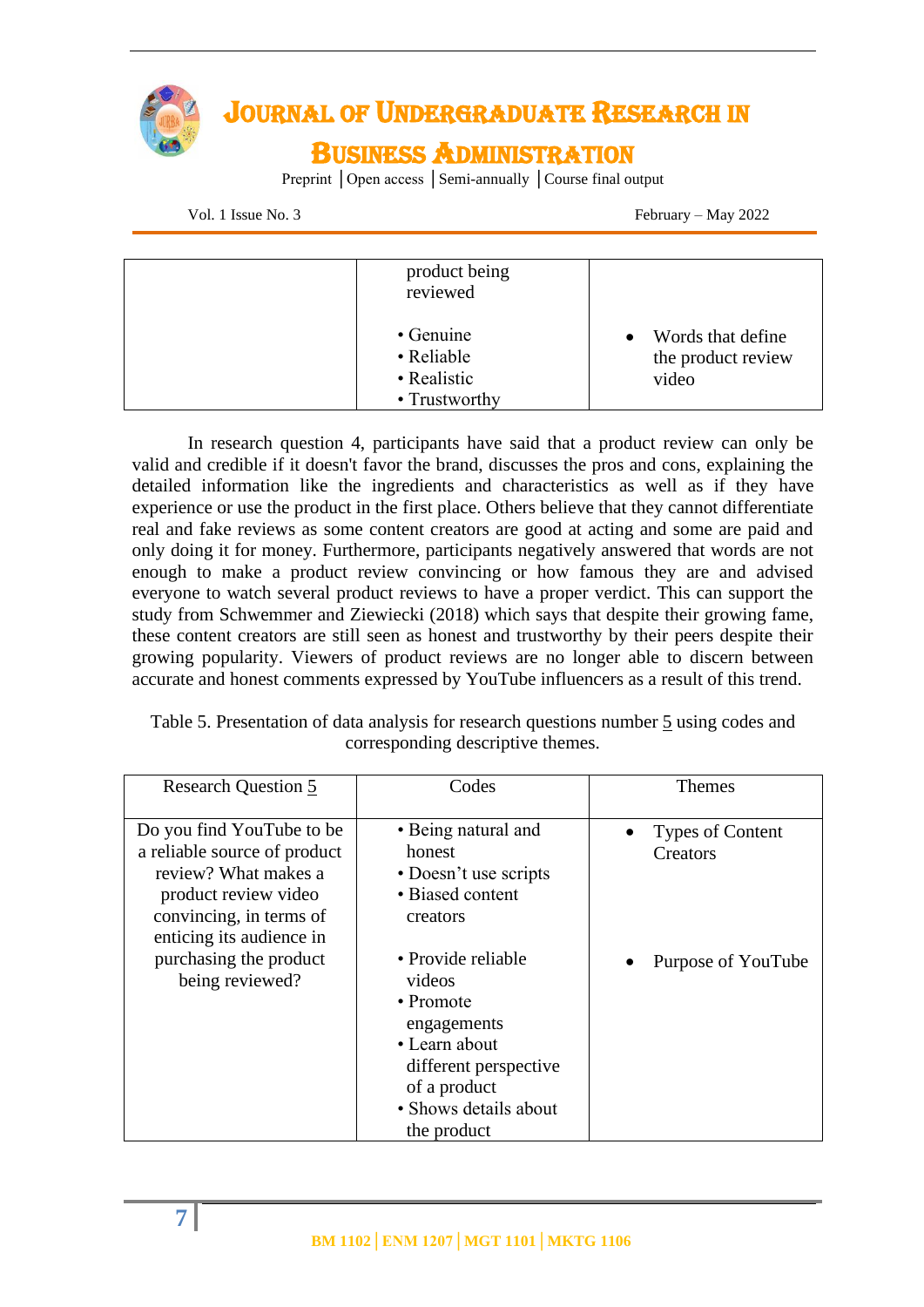

Vol. 1 Issue No. 3 February – May 2022

Participants' answers about YouTube being a reliable source of product review is both good and bad. Some say that YouTube provides not only music videos but also entertaining videos which helps them to amuse themselves and the platform has numerous content creators they can rely on while some say that not all product reviews are credible because most of the content creators are paid to do product reviews. Moreover, a product review can only be appealing if the youtuber is honest, producing neutral and wellresearched opinions, and show a before and after results if the product being reviewed is about skincare essentials or gadgets. This can back up the study of Yüksel (2016) which says that YouTube videos have a substantial impact on customers' attitudes toward purchasing intentions. If consumers feel that YouTube content is effective, they will find it useful. The information offered in the reviews will enhance their purchasing performance and decrease the likelihood of making a bad selection, and therefore their assessment of the reviews' usefulness will impact their attitude and desire to purchase.

| <b>Research Question 6</b>                                                                                                                                                                                 | Codes                                                                                                                                                | <b>Themes</b>                                                                                                                             |
|------------------------------------------------------------------------------------------------------------------------------------------------------------------------------------------------------------|------------------------------------------------------------------------------------------------------------------------------------------------------|-------------------------------------------------------------------------------------------------------------------------------------------|
| On a scale of 1-5 (with 1)<br>being the lowest and 5 being<br>the highest), how satisfied<br>are you with the information<br>that the vloggers provide<br>regarding a specific<br>product? Please explain. | • Provide genuine<br>and honest reviews<br>• Explains every<br>details of the video<br>• Reviews are not<br>real<br>$\cdot 100\%$ not<br>trustworthy | Positive feedbacks of<br>people who watch<br>product reviews<br>Negative feedbacks<br>$\bullet$<br>of people who watch<br>product reviews |
|                                                                                                                                                                                                            | • Not all reviews are<br>believable                                                                                                                  |                                                                                                                                           |

Table 6. Presentation of data analysis for research questions number 6 using codes and corresponding descriptive themes.

 Most of the participants' answers to research question 6 are 4. They believe that several of the product reviews they watch help them to decide whether to buy a certain product or not while some answer that there is always room for improvement. On the other hand, participants answered 3 because most of the product reviews are paid content. This can support the study of Hansen et al., (2014) which says that the credibility of the CGA was adequate to entice viewers to believe the product review, but not sufficient to persuade them that both the product and the CGA's personal opinion about it were, in fact, acceptable to the public.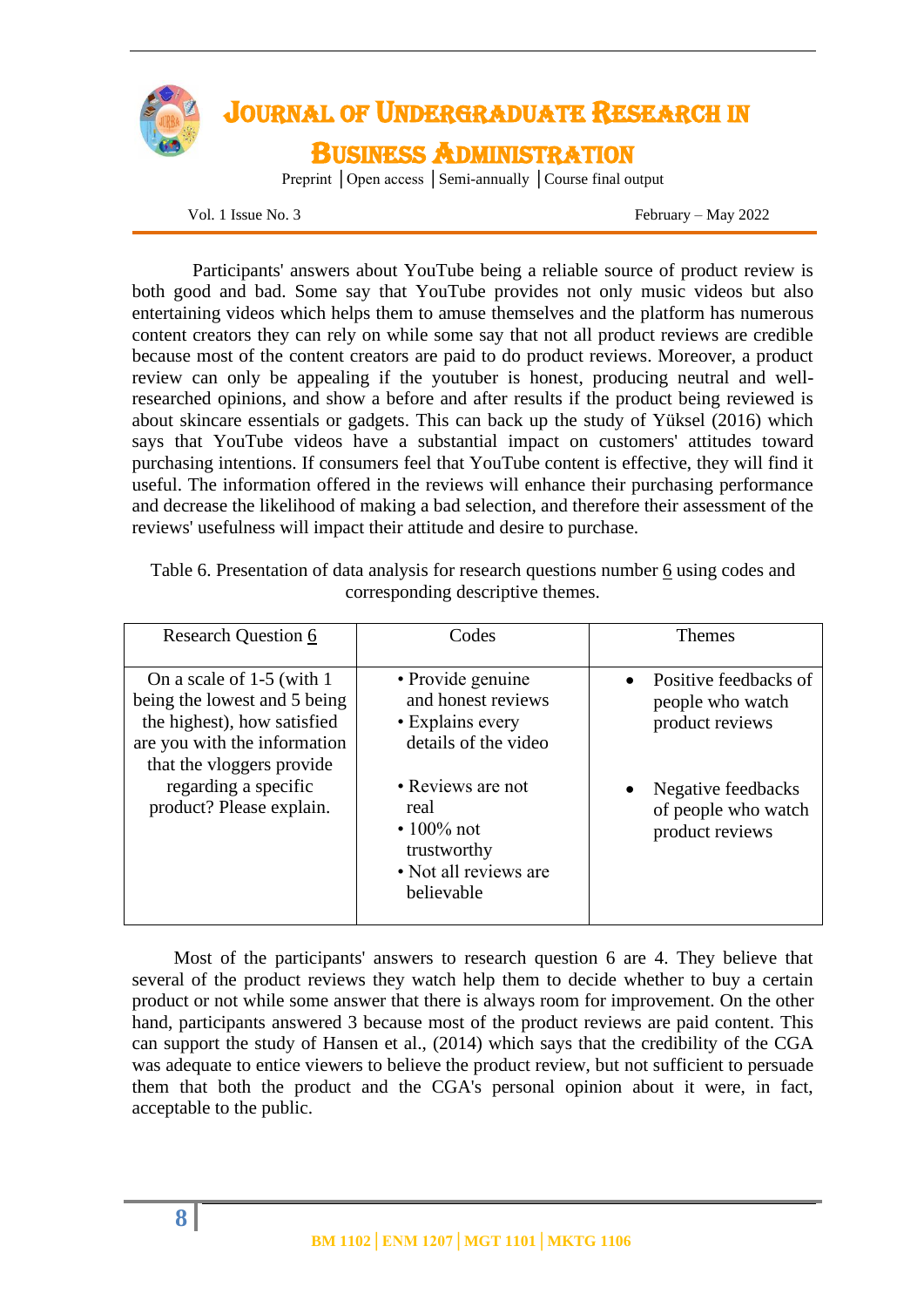

Vol. 1 Issue No. 3 February – May 2022

### **4. Conclusion**

With regards to the results of the focus group discussion (FDG), the participants are aware that Youtubers/Vloggers/Content creators exist; this includes celebrities, social media influencers, professionals and normal people that share their daily lives to its audience. According to the data provided by the participants, they watch product review videos on YouTube before purchasing the product they desire to buy, in view of the fact that they are curious about the products' features, quality, prices, advantages, so on and so forth. Consumer-Generated Ads (CGA) helps consumers to compare products' quality and price, gain awareness and decision-making that will eventually impact the consumers' purchase intentions. Number of views, likes and subscribers are factors to be considered as relevant factors in terms of informativeness. Based on the discussion, the participants identify these factors to be pertinent for the CGA to be valuable for it has a lot of exposure and to be engaging. Participants also presume that the communication skills of the speaker, how it presents the product and the familiarity to the product makes a product review video valuable. Participants also mentioned that a product review video will be valid and credible if the creator of the video does not favor the brand, if the pros and cons are discussed and if they truly used the product being reviewed. Proof should also be shown, for words are not enough to make a video convincing.

Moreover, the effects of watching CGA on YouTube on the participants' buying behavior is major, for they based their pre-existing attitude and perception of a product on the content they've watched. YouTube has a large number of users and product review videos are one of the most popular types of videos. A product review will only be appealing if the youtuber is honest, if they manage to produce a neutral and wellresearched content, then it will affect the viewers' will to purchase the product. Also, the participants believed that several product reviews help them to decide whether to buy a product or not. Based on the findings and conclusions presented, this study reveals that there is an impact of watching CGA on YouTube to the buying intentions of the participants. The following recommendations are suggested for further studies in the future:

- Future researchers should conduct a more session of discussion in terms of the participants knowing one another, for the participants to not be shy in expressing themselves.
- A physical interview is also suggested, for a higher level of engagement towards the interviewer and the interviewee.
- Lastly, future researchers also must consider the participants' similarities in terms of the product they want to purchase, for example, interview a sample size who purchases cosmetics and seek YouTube for product review, or a sample size who wants to purchase gadgets who seeks YouTube for product review.